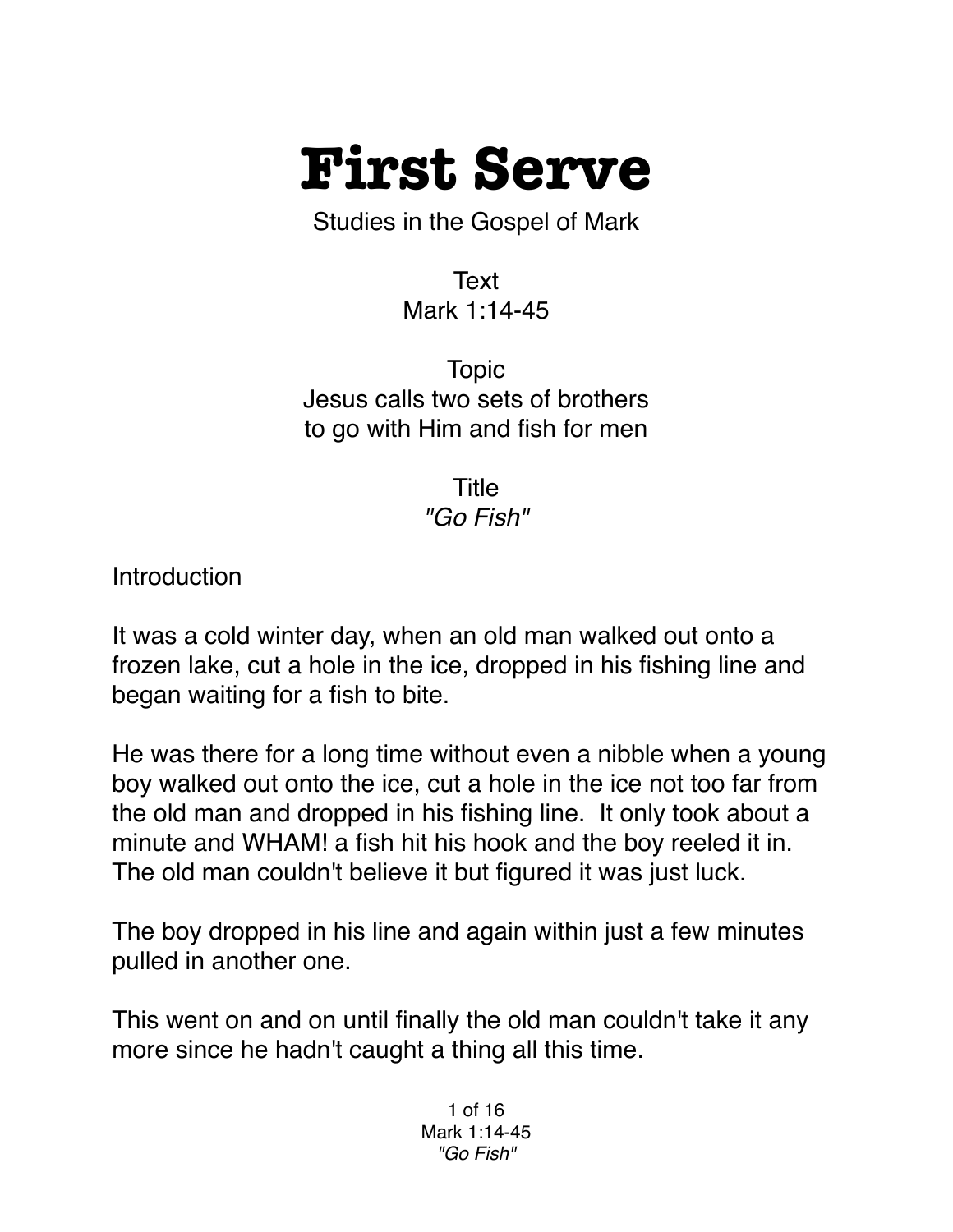He went to the boy and said, "Son, I've been here for over an hour without even a nibble. You have been here only a few minutes and have caught about half a dozen fish. How do you do it?"

The boy responded, "Roo raf roo reep ra rums rrarm."

"What was that?" the old man asked.

Again the boy responded, "Roo raf roo reep ra rums rarrm."

"Look," said the old man, "I can't understand a word you are saying."

So, the boy spit into his hand and said, "You have to keep the worms warm!"

Fishermen are definitely enthusiastic about their pastime.

Seven of the original twelve disciples of Jesus were fishermen. Not shepherds, as you might have thought, seeing there are so many references to that occupation surrounding the Lord.

Why fishermen? Perhaps so the Lord could explain that following Him was like fishing for men.

I'll organize my thoughts around two points: #1 When You Follow Jesus, You Embark On A Lifetime Of Fishing For Men, and #2 When You Follow Jesus, You Enroll In Lessons On Fishing For Men.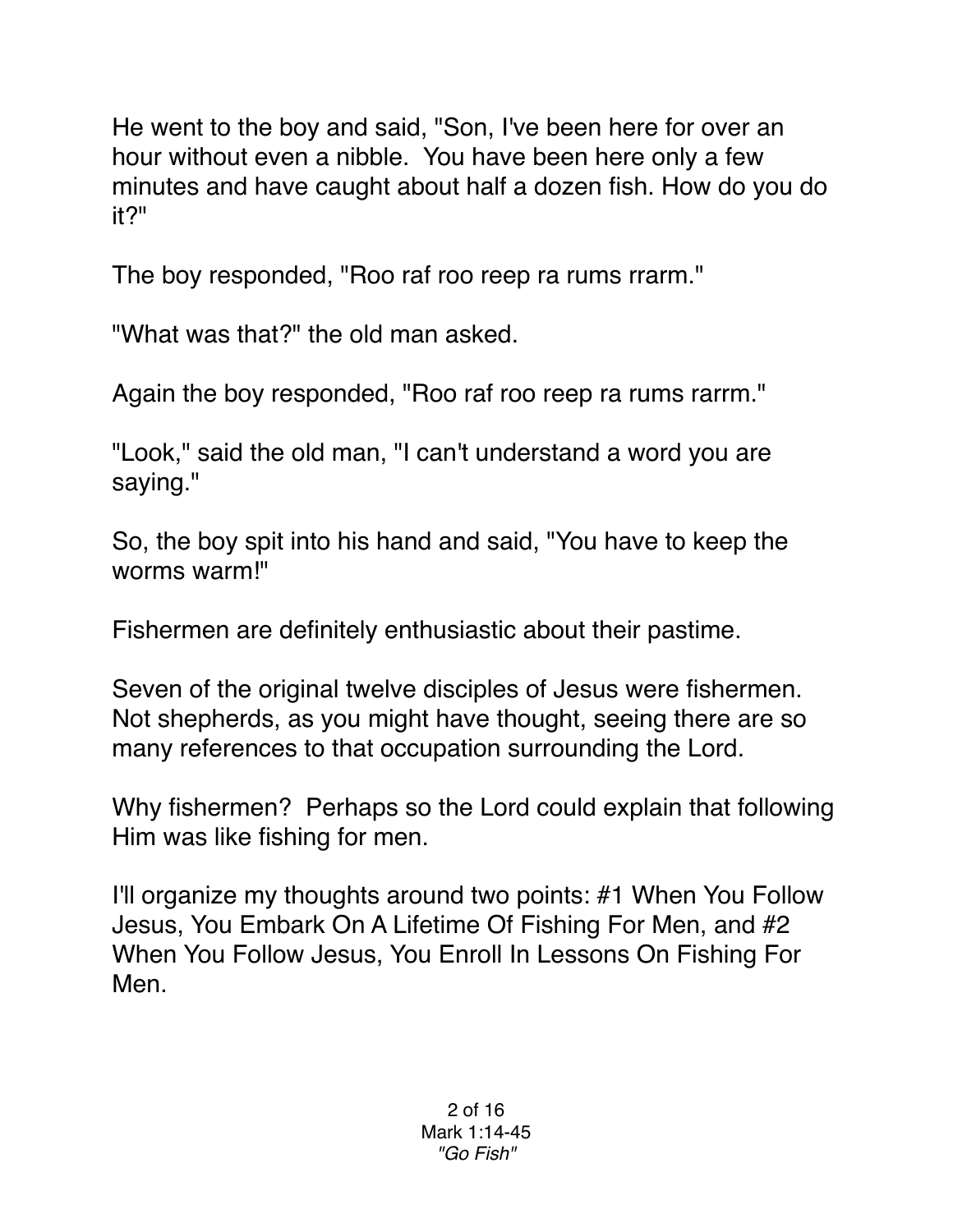#1 When You Follow Jesus, You Embark On A Lifetime Of Fishing For Men (v14-20)

I've been fascinated by something we discovered last week in our study of the opening verses. Unique to the Gospel of Mark is his characteristic of writing from what scholars call "the historical present." It is a literary technique that makes it appear you are right there as the story is being told.

Do you know what an embedded journalist is? That's when a reporter is attached to a unit in combat to give eyewitness reports of the action.

We are to read Mark as if we were embedded with Jesus and His disciples.

We pick up the action after Jesus was both water-baptized and Spirit-baptized, and after He defeated Satan in the forty-day wilderness temptation.

Mar 1:14 Now after John was put in prison, Jesus came to Galilee, preaching the gospel of the kingdom of God,

If you were looking at a timeline of the life of Jesus, you'd see that Mark skips ahead about a year, saying nothing about what happened between Jesus' forty-day temptation in the wilderness and the beginning of His public preaching and teaching.

Scholars sometimes call that first year, "the year of obscurity." Some significant things happened, mentioned only in John's Gospel, but Jesus did not really burst onto the scene preaching the kingdom of God.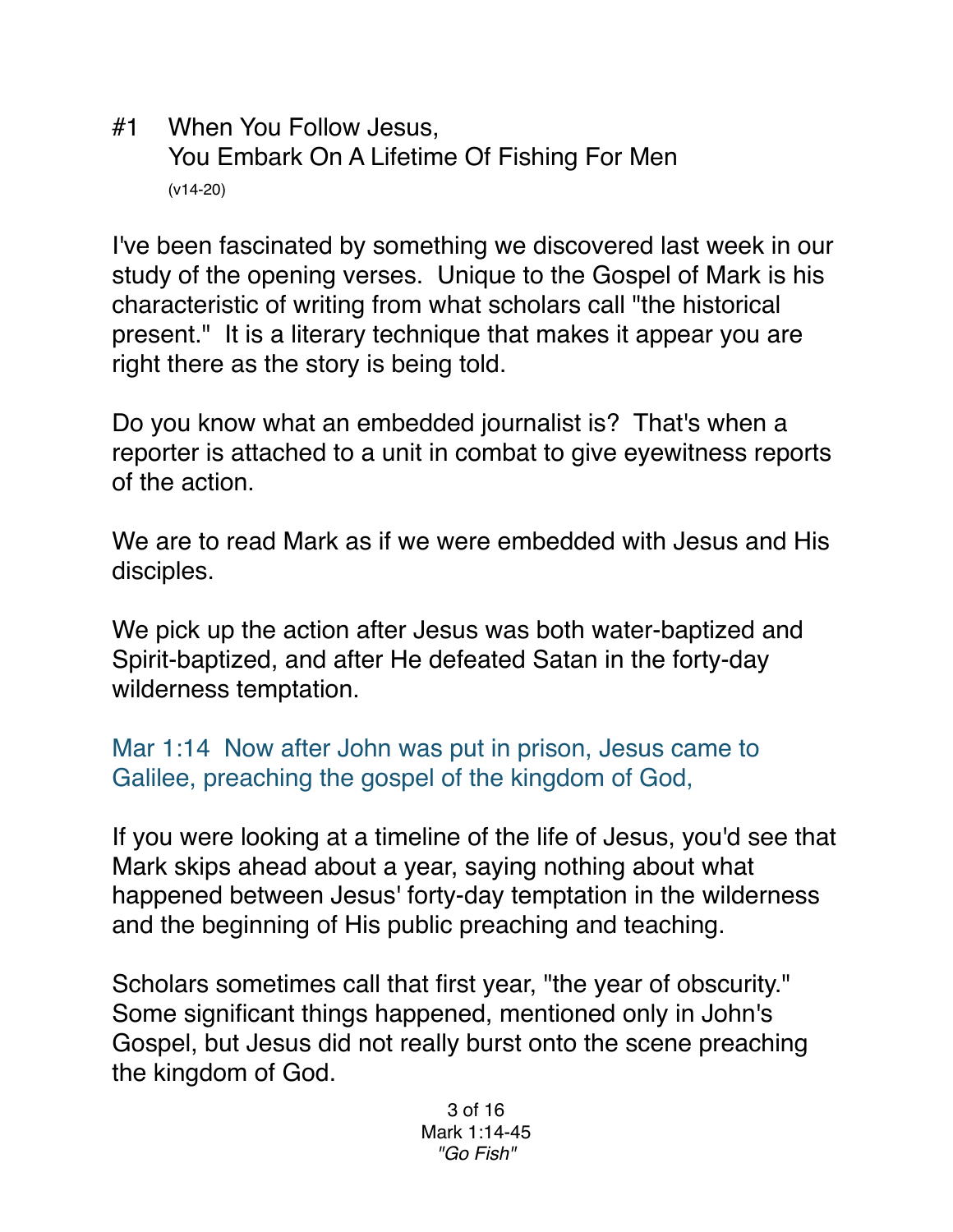After His baptisms, and after blackening the devil's eye, I'd have thought it was the perfect moment to come from the wilderness preaching. God has a much different way of doing things than we do.

What is the "Gospel?" You might say it is Jesus Himself, since He is the One Who was promised to come and deal with sin so men might be saved. It is the Person and work of Jesus by which believing sinners can be declared right with God. It is Him dying on the Cross as our Substitute, then rising again on the third day, to draw all men to Himself and offer everyone the forgiveness of their sins and eternal life.

The "Gospel" as it relates to "the kingdom of God" is described in verse fifteen:

Mar 1:15 and saying, "The time is fulfilled, and the kingdom of God is at hand. Repent, and believe in the gospel."

"The kingdom of God" Jesus was proclaiming is the visible, earthly kingdom that God promised Israel.

How is it that "the time" for offering the kingdom was "fulfilled?" The exact day that the Messiah would make His triumphal entry into Jerusalem was known, and it was not far off. It had been set by Daniel some 500 years earlier in his famous prophecy of the 70 weeks.

The day we call Palm Sunday, when Jesus rode into Jerusalem on a donkey, hailed as the King, was coming quickly. This momentous occasion should encourage everyone to "repent, and believe in the Gospel."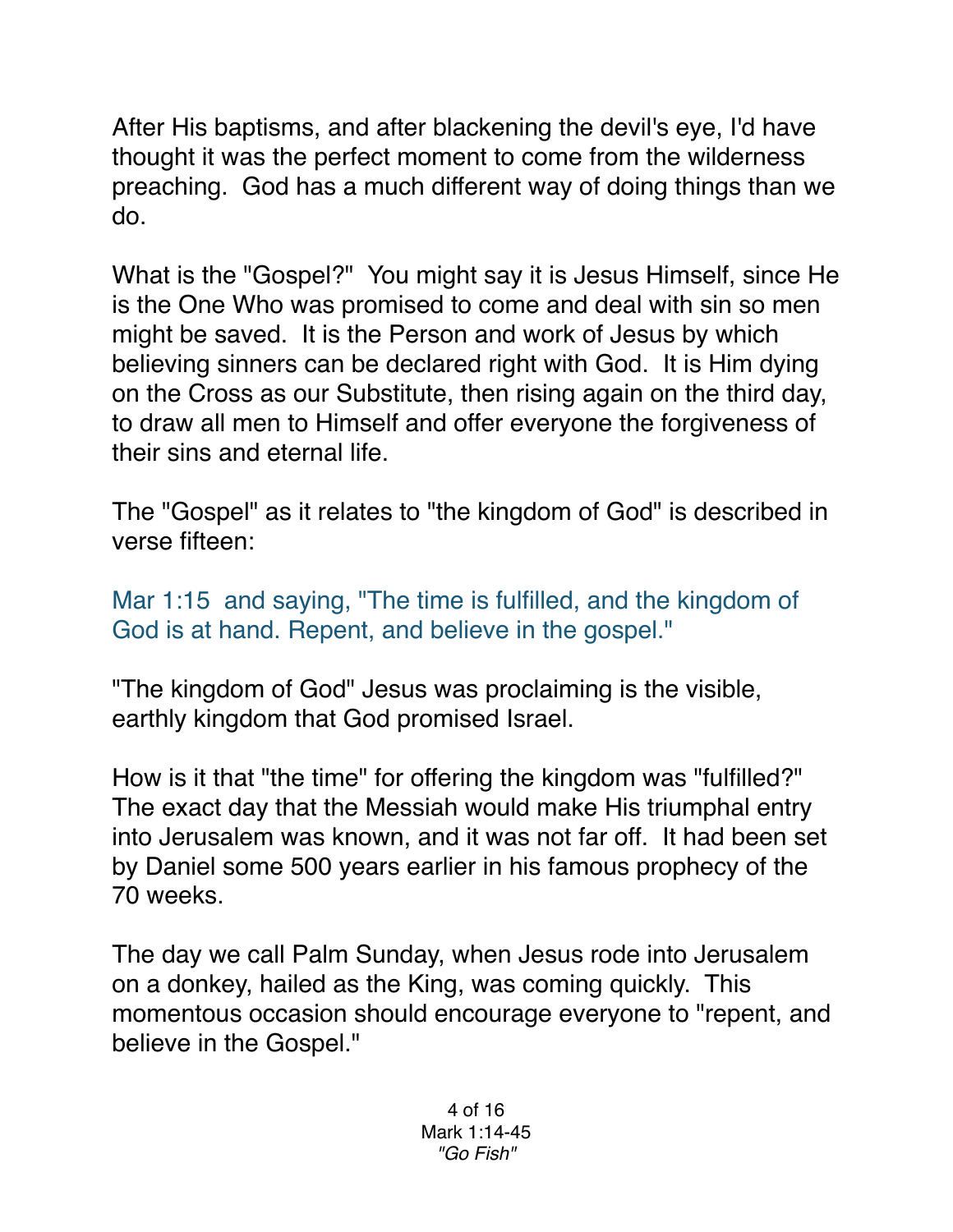Have you done that? Repented of your sin, and believed in Jesus Christ?

Mar 1:16 And as He walked by the Sea of Galilee, He saw Simon and Andrew his brother casting a net into the sea; for they were fishermen.

Mar 1:17 Then Jesus said to them, "Follow Me, and I will make you become fishers of men."

Mar 1:18 They immediately left their nets and followed Him. Mar 1:19 When He had gone a little farther from there, He saw James the son of Zebedee, and John his brother, who also were in the boat mending their nets.

Mar 1:20 And immediately He called them, and they left their father Zebedee in the boat with the hired servants, and went after Him.

These fishermen, two sets of brothers, already knew Jesus. Andrew had been a follower of John the Baptist. When John pointed out Jesus as the Messiah, Andrew took Simon to meet Him.

Simon, btw, is Peter; and that's probably what I'm going to call him, so don't get confused.

As for James and John knowing Jesus (and I quote):

From a comparison of Matthew 27:55–56 with Mark 15:40, it may be assumed that [Zebedee's] wife's name was Salome, and further comparison with John 19:25 indicates that she was the sister of the mother of Jesus. So, **James and John were Jesus' cousins.**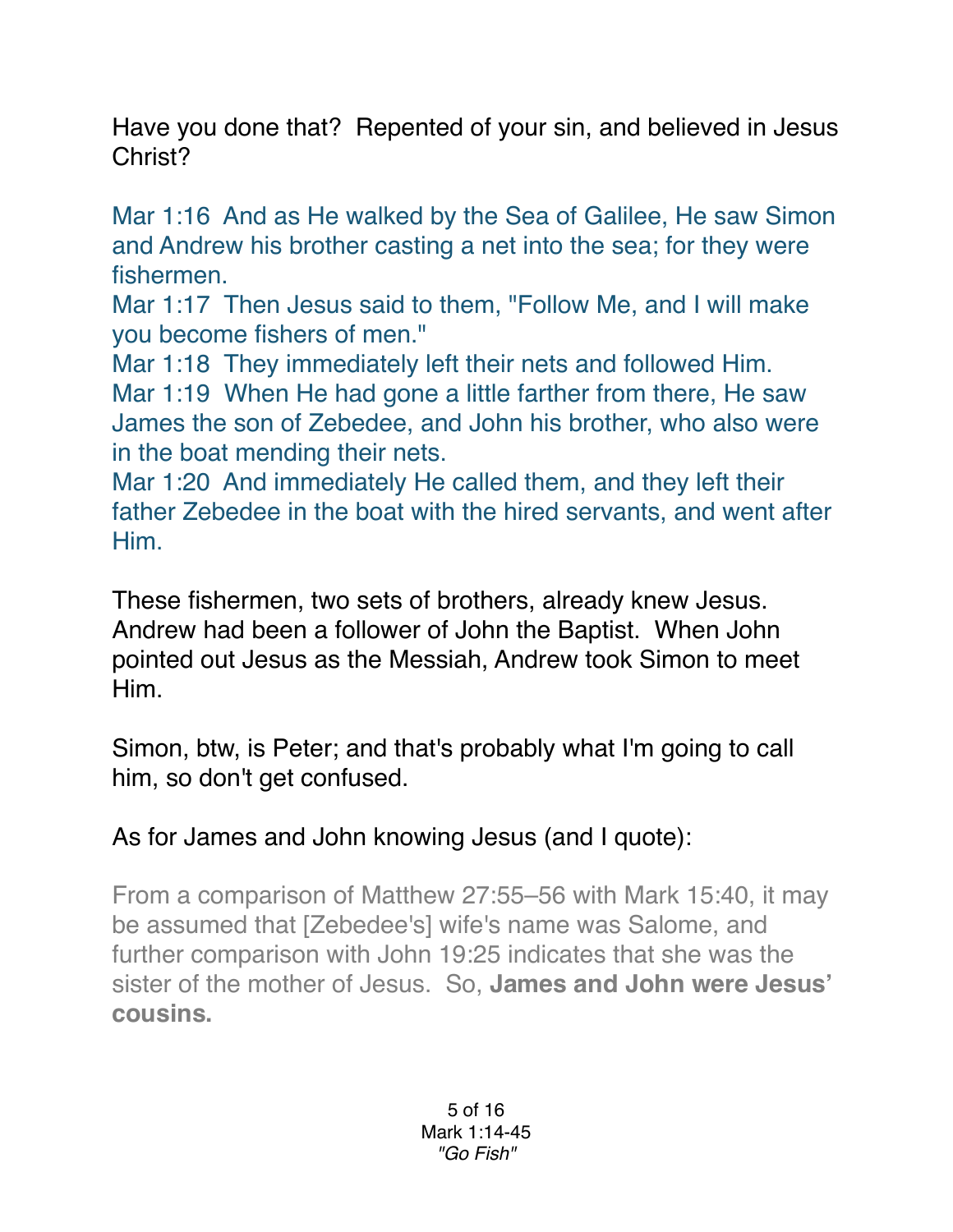During the year of obscurity I mentioned, Jesus gathered his first five disciples - John, Andrew, Peter, Philip, Nathaniel and Bartholomew.

He traveled with them to Galilee, where he performed the first of the signs recorded in John's Gospel, changing the water to wine at the wedding in Cana of Galilee. Afterwards the disciples returned to their own homes, where they resumed their normal lives, until the call we are witnessing here.

There is obviously a lot we could say about this call to discipleship, but there are three things I want to draw out for our consideration.

First, when Jesus says, "I will make you become fishers of men," Jesus was not calling them to the office of apostle. That would come later.

**That means this statement applies to all believers.** To follow Jesus means *you* are a fisher of men.

It's not a special gifting that only a few, e.g., evangelists, have from God. It is the normal Christian life.

Hold that thought for a moment while we look at a second thing.

When Jesus says "I will *make* you *become* fishers of men," it implies that it is something He will do.

- "Make" means it's His work; it's something He is forming in us.
- "Become" indicates it's going to continue over time.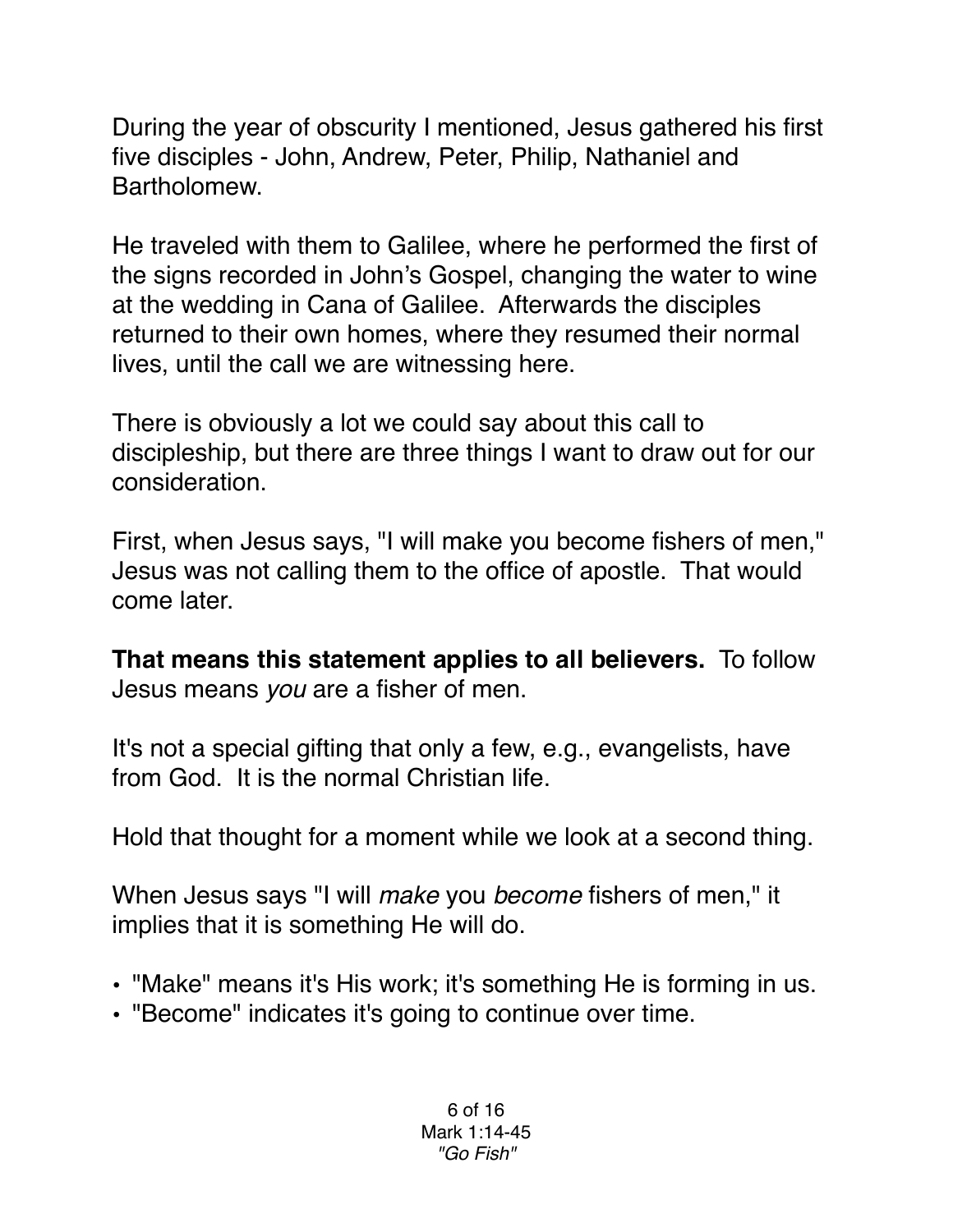Which brings us to a rather interesting third thing. Notice that Andrew and Peter were "casting a net into the sea," while James and John were "in the boat mending their nets."

I think their jobs that day have significance, and here is what I mean.

The first two brothers were casting a net. Andrew introduced Peter to Jesus; or, as we might say it today, he brought Peter to the Lord. Peter would go on to great evangelistic work, preaching, for example, on the Day of Pentecost when three thousand people got saved. Thus, Andrew and Peter were netcasters, not just by the Sea of Galilee in their fishing business, but in their ministry of 'catching' people for Jesus.

James and John were mending nets when called by the Lord. While we can't say much about James, since very little is written about him, and since he wrote no letters, John was certainly a mender in his ministry, preaching the love and unity of the brethren in his letters.

It's only an observation but, putting all this together, I think we can say that every follower of Jesus can expect a lifetime of being made into a fisher of men according to your own unique bent, personality, and gifting.

The question for us today is this: How avid a fisher of men are you? Whether you are more an *evangelist* or more an *encourager*, is fishing for men, i.e., serving Jesus, your one true passion in life?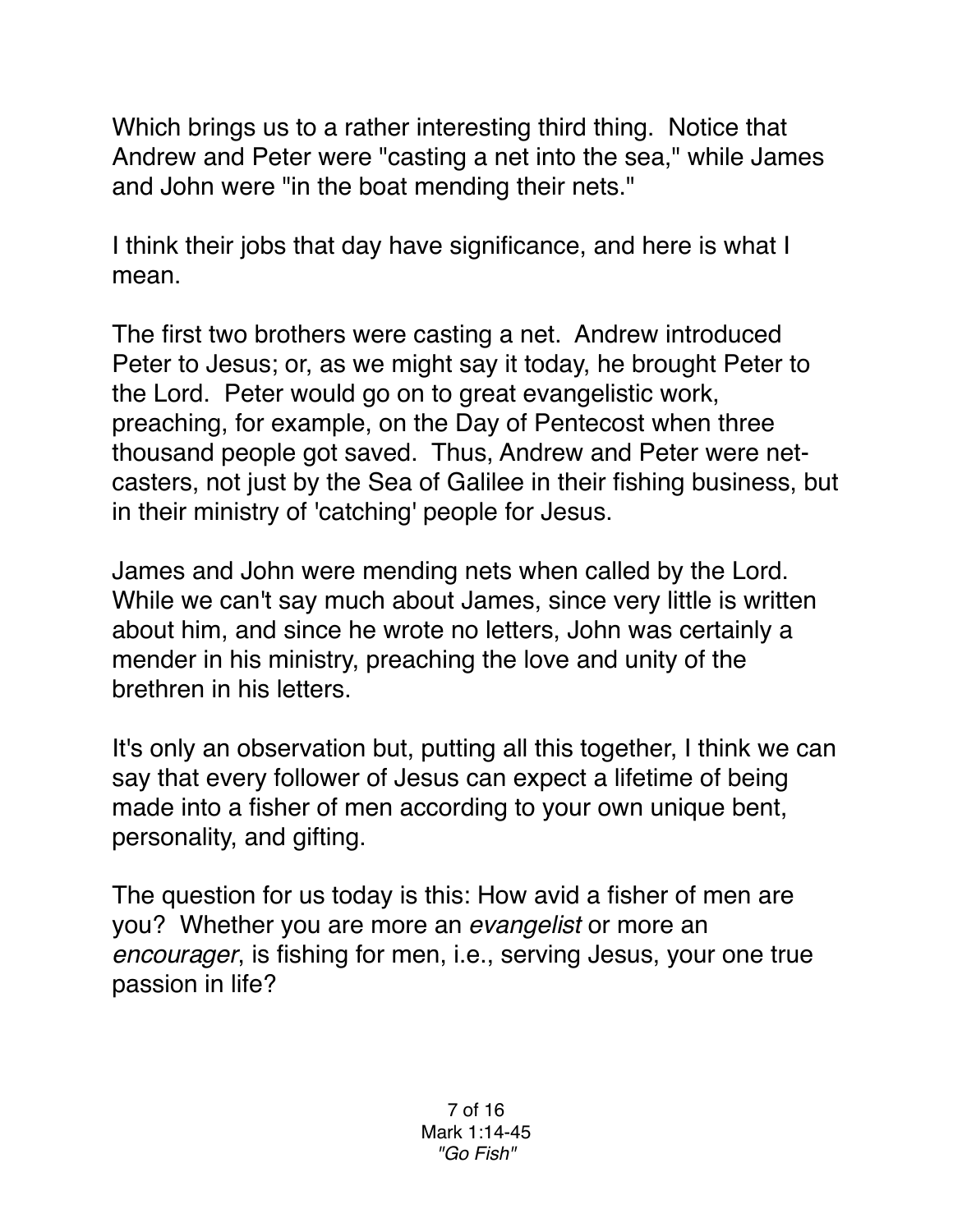Hey, love what you do; **just do it as unto the Lord.** Make sure people know He is your reason for getting up each day and doing what you do.

Always be casting, or mending, with the time and talent and things God has given you. Whatever it is you do, think of Jesus saying to you today, "Follow me, and I will make you become fishers of men."

What would that look like tomorrow?

#2 When You Follow Jesus, You Enroll In Lessons On Fishing For Men (v21-45)

If you are going to "make" guys "become fishers of men," they will need lessons. Think of the rest of this chapter as *Fishers of Men 101.*

Mar 1:21 Then they went into Capernaum, and immediately on the Sabbath He entered the synagogue and taught. Mar 1:22 And they were astonished at His teaching, for He taught them as one having authority, and not as the scribes.

For the sake of the first fishing lesson, look also at verse thirtyeight:

Mar 1:38 But He said to them, "Let us go into the next towns, that I may preach there also, because for this purpose I have come forth."

Jesus said He came to "preach" and to "teach." When He did, He spoke with an "authority" folks were not used to.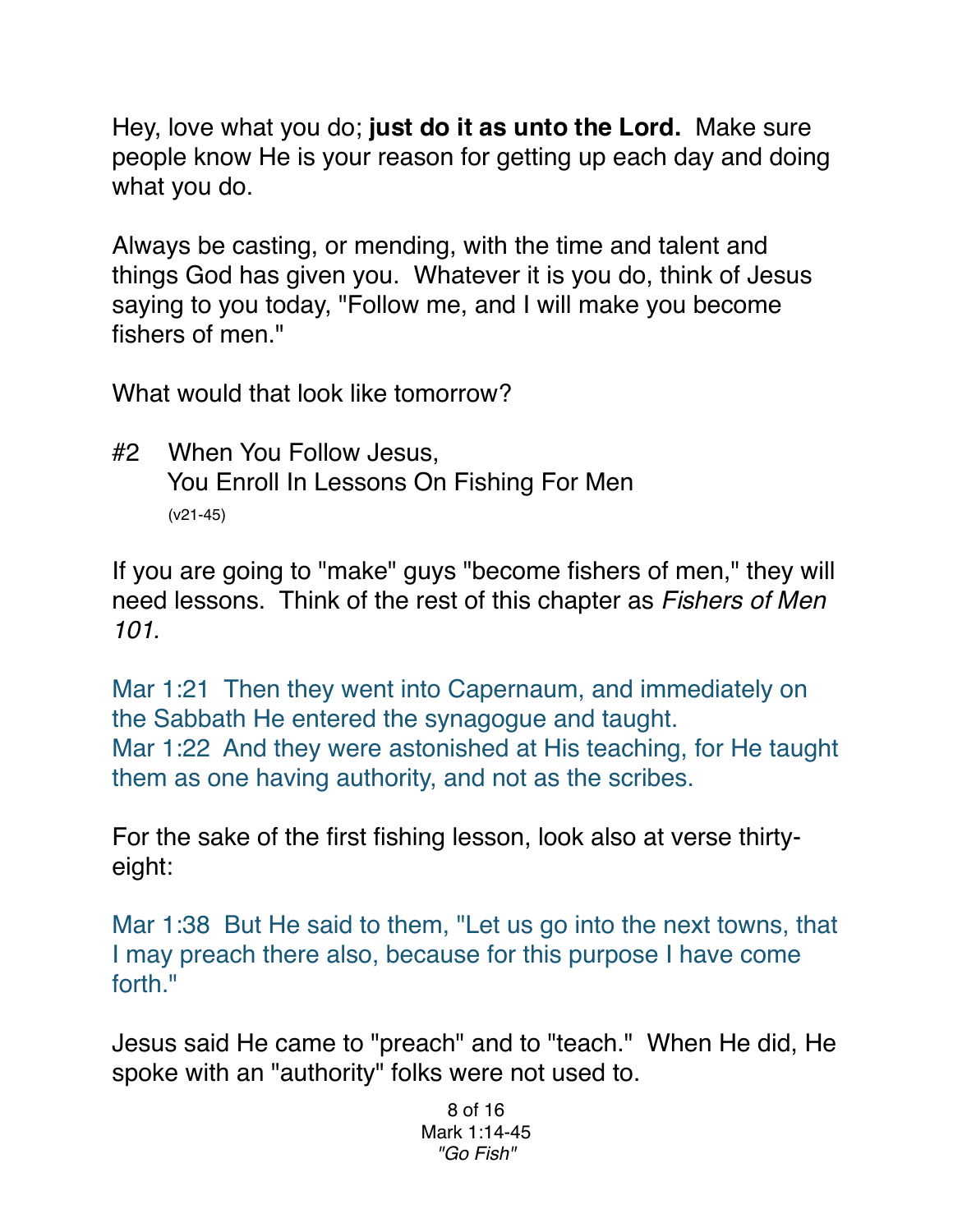If you want to know the difference between "preaching" and "teaching," I'd recommend you listen to a week of Dr. J. Vernon McGee's regular *Thru the Bible* radio program. Then tune in to the Sunday broadcast. His Sunday preaching will astonish you compared to his weekday teaching.

First priority of fishing for men: Speak the Word of God with authority.

We're going to see Jesus try hard in this chapter to stay on task, despite folks pressing upon Him for healings and deliverance from demons. He did those things, in abundance; but His mission was the Gospel that changes hearts, not just bodies.

Mar 1:23 Now there was a man in their synagogue with an unclean spirit. And he cried out,

Mar 1:24 saying, "Let us alone! What have we to do with You, Jesus of Nazareth? Did You come to destroy us? I know who You are - the Holy One of God!"

Mar 1:25 But Jesus rebuked him, saying, "Be quiet, and come out of him!"

Mar 1:26 And when the unclean spirit had convulsed him and cried out with a loud voice, he came out of him.

Calling it "their synagogue" tells us that this man was a visitor. A demon picked a bad day to visit the Synagogue.

The "us" and "we" make it sound like he was possessed by more than one demon, but the original words don't support that. Besides, the demon says, "**I** know Who you are."

"Unclean" speaks to him being vulgar, immoral, gross.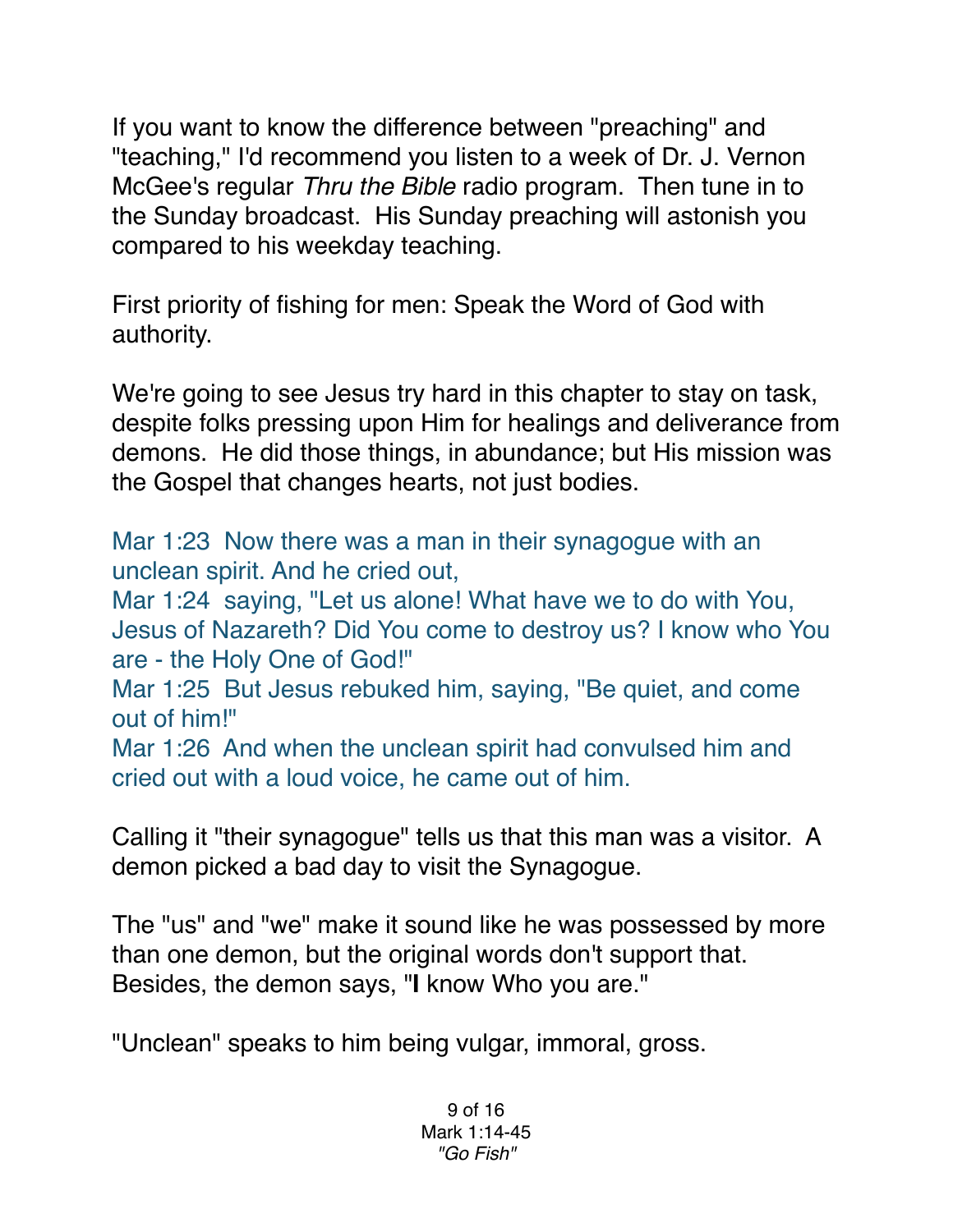Jesus told him to be quiet. I find that interesting because so often, among those who practice exorcisms, they claim that you must get the demon talking, especially to tell you its name. Then they apply a whole bunch of spells and incantations, and holy water and such.

I know, I know... We've all seen the movies of 'real' exorcisms that 'worked' on account of these procedures. I say it's just demons messin' with the exorcists, lulling them into thinking that the power is in the ritual rather than in Jesus.

Mar 1:27 Then they were all amazed, so that they questioned among themselves, saying, "What is this? What new doctrine is this? For with authority He commands even the unclean spirits, and they obey Him."

Mar 1:28 And immediately His fame spread throughout all the region around Galilee.

Exorcisms were not new. Jesus's almost nonchalant manner, and the obvious authority He had over the demon, was new.

Jesus defeated Satan in the wilderness in one-on-one, yourchampion-against-my-champion, combat. Every time He encountered a demon, or demons, He commanded them, and they obeyed Him.

In the language of the Gospels, we would say that Jesus "bound the strong man," so He could plunder the strong man's house. He was delivering people from the kingdom of darkness to enter the kingdom of God He came to establish.

Is Satan bound today? Sadly, no.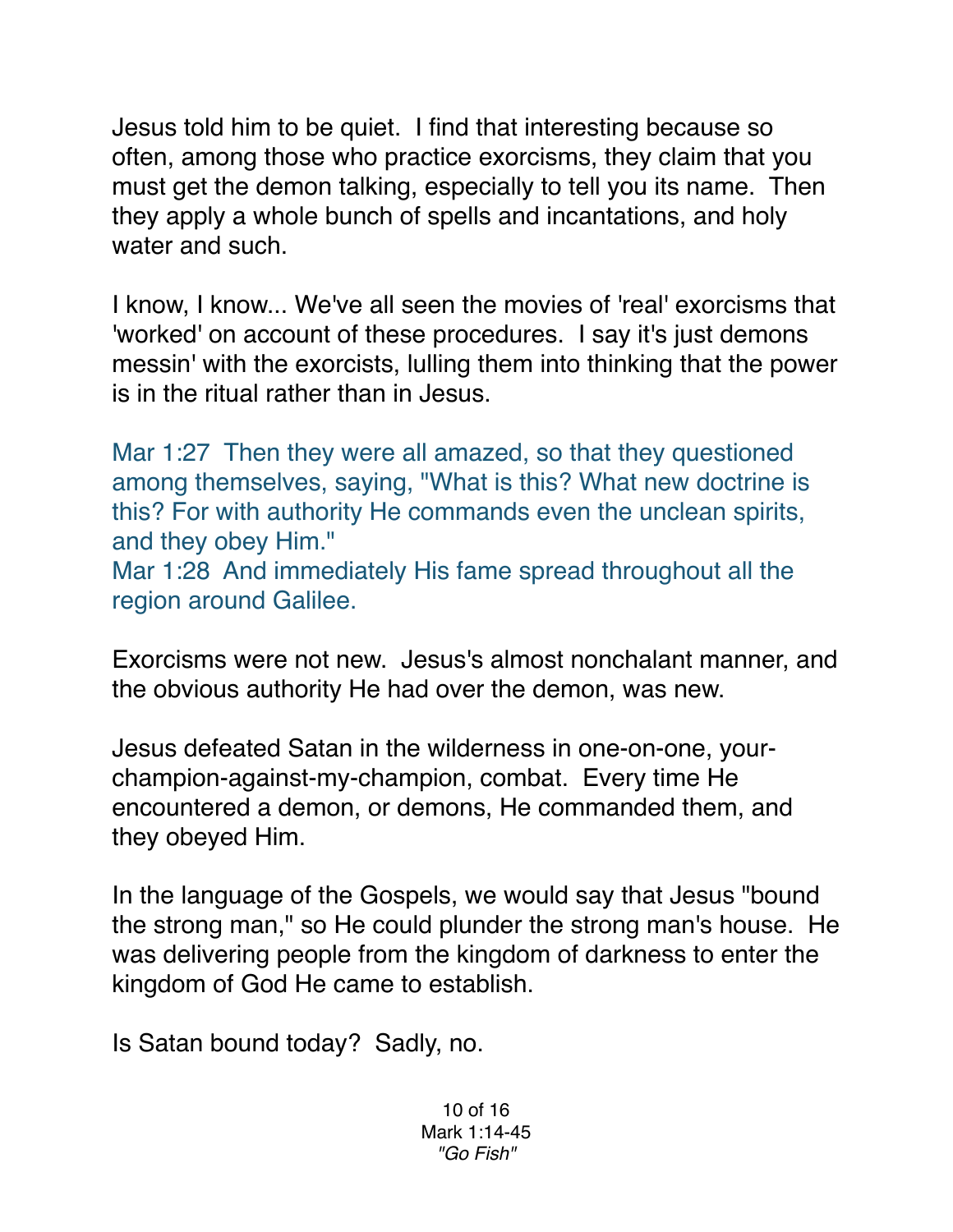Because Jesus' offer of the kingdom was rejected, the establishing of the kingdom on the earth was delayed until Jesus' Second Coming. In the mean time, Satan is loose, on the prowl as a roaring lion, seeking whom he may devour, as the ruler of the kingdom of darkness.

What is the fishing lesson here, for us? It is for us to remember that, although loose and fierce, Satan is fighting from defeat. Though He may yet hinder and obstruct us in many ways; though he holds men captive to do his will; we do not fear him, or what he can do.

People seem really troubled as to why we don't encounter demons and demon-possession more often, since it was so prevalent when Jesus was on the earth.

All I can say is, "That's just fine with me!" I'm in no hurry for us to confront demons. But, if we do, we know that they are defeated.

This is huge. Satan is still the god of this world, the prince of the power of the air, ruler over demonic forces. But his fate is sealed, and we can battle *from* victory, not *for* victory. We press on; we persevere, no matter the opposition.

Mar 1:29 Now as soon as they had come out of the synagogue, they entered the house of Simon and Andrew, with James and John.

Mar 1:30 But Simon's wife's mother lay sick with a fever, and they told Him about her at once.

Mar 1:31 So He came and took her by the hand and lifted her up, and immediately the fever left her. And she served them.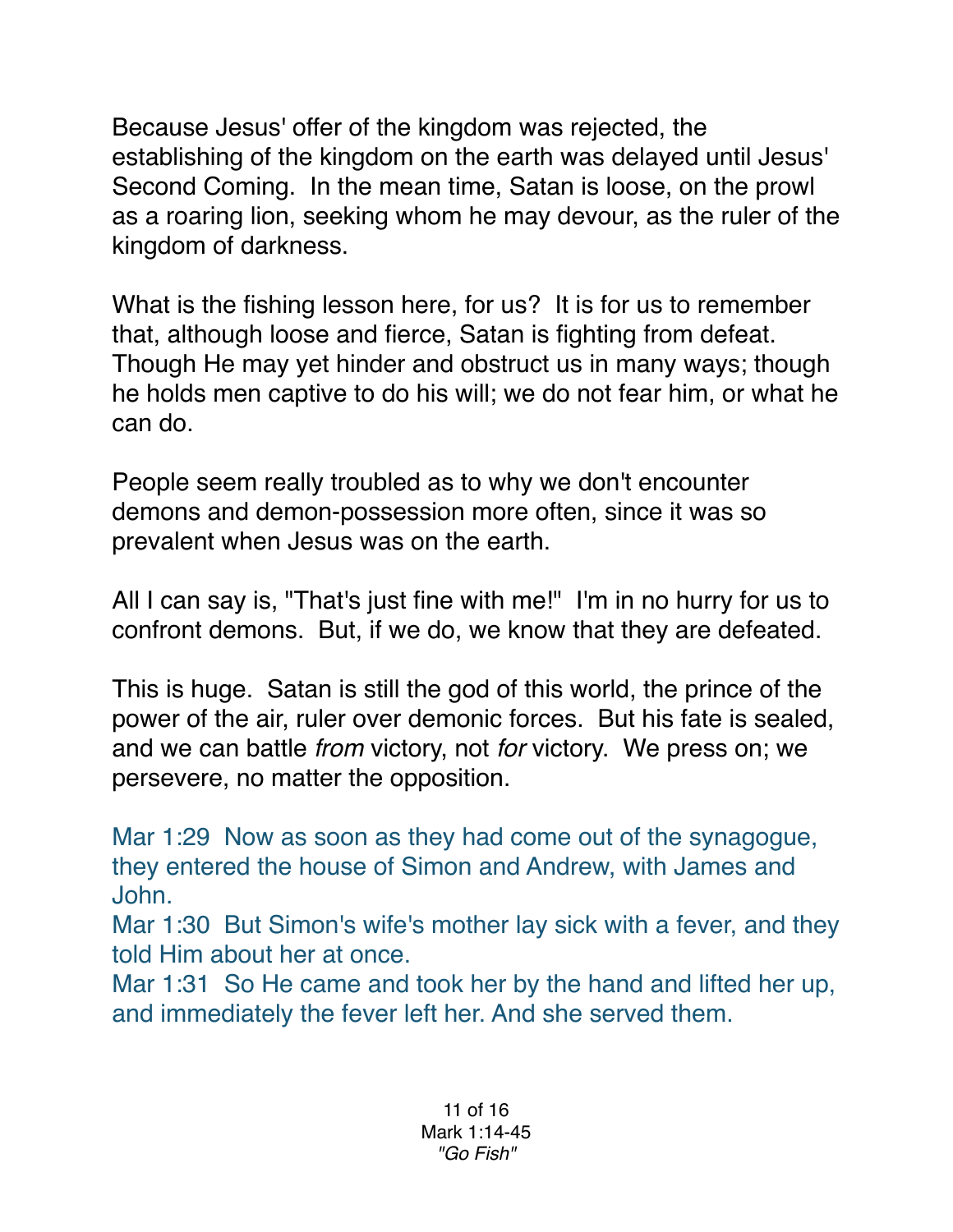The boys came home from synagogue, after facing a demon, expecting a hot meal, only to find that Peter's mom had a raging fever.

Not a problem. Jesus healed her.

Fishing lesson number two: Bad things happen to God's people. In fact, God's people are singled-out for attack by the enemy, trying to stop or at least slow down the work of the Gospel.

You are going to need a strong theology of suffering in order to go fishing. Lot's of terrible things are going to happen around you, to people you love, and to you.

"Wait just a minute," you say. "Jesus healed Peter's mom, so isn't that what He wants to do for everyone?"

No, it isn't. Jesus was delayed by His Father from helping Lazarus, and Lazarus died. It was so terrible that even Jesus wept at Lazarus' tomb.

Yes, He raised Lazarus from the dead... **But then Lazarus died again later on.**

The kingdom Jesus came offering the Jews got rejected, and the world we live in is still subject to the curse. The problem of pain, as C.S. Lewis called it, is something you need to factor in.

Mar 1:32 At evening, when the sun had set, they brought to Him all who were sick and those who were demon-possessed. Mar 1:33 And the whole city was gathered together at the door.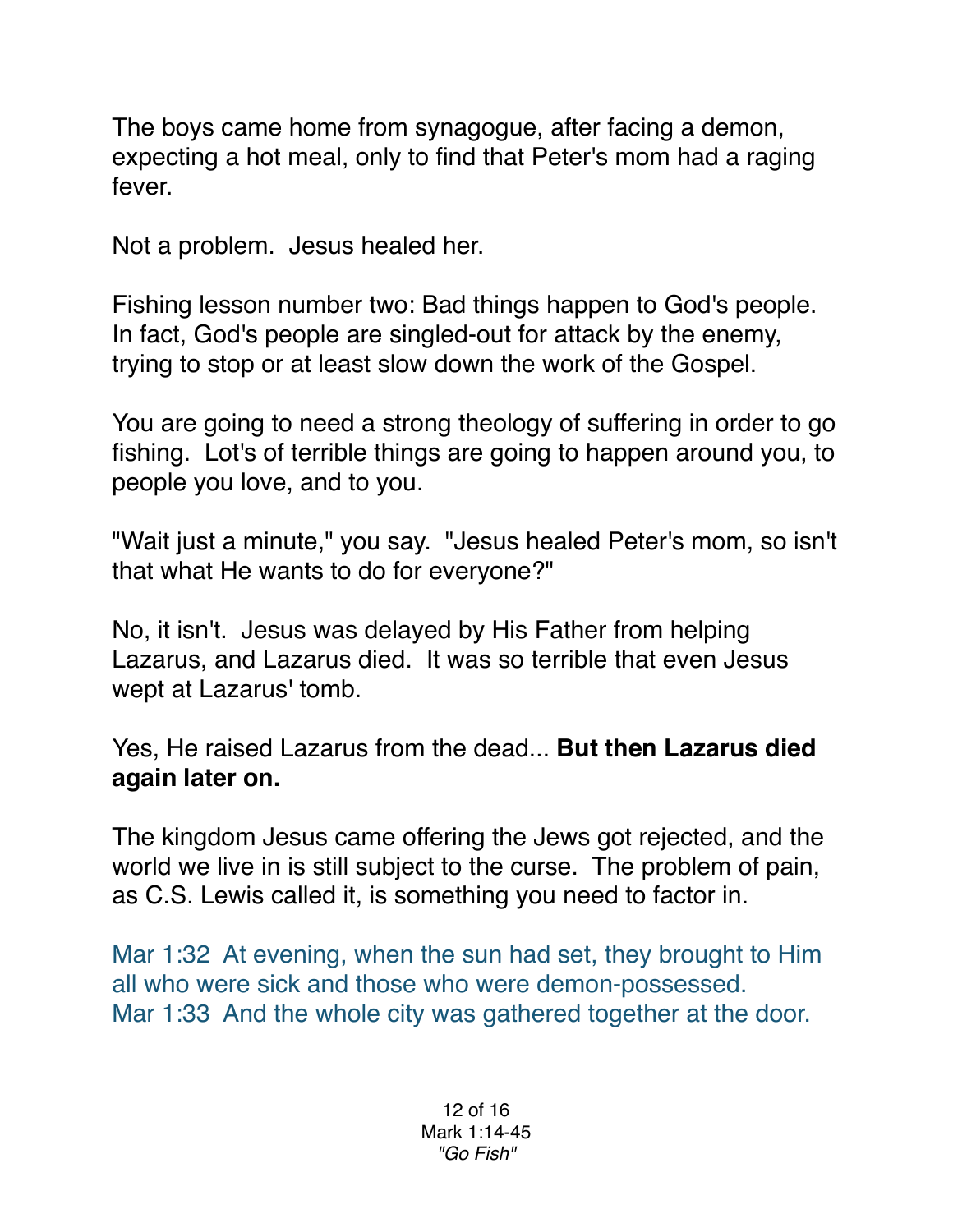Mar 1:34 Then He healed many who were sick with various diseases, and cast out many demons; and He did not allow the demons to speak, because they knew Him.

Legalistic Jews that they were, they waited until the Sabbath ended to travel, and to see a work of healing, or an exorcism, performed.

Again, please note, "He did not allow the demons to speak." If you ever **do** encounter a demon, *don't talk to it.*

In passing we point out that these people knew the difference between diseases and demons. Many liberal scholars want to say that the cases of demon-possession in the Bible were all really mental illnesses. They were not.

I was thinking about the boys - Andrew, Peter, James and John. They must have assisted in some way, maybe acting as ushers, and seeing to it everyone was patient, with no taking cuts in line.

Just hang around where ministry is occurring and there will be needs to meet.

Mar 1:35 Now in the morning, having risen a long while before daylight, He went out and departed to a solitary place; and there He prayed.

Mar 1:36 And Simon and those who were with Him searched for Him.

These guys had been with Jesus only a day and they already lost Him. They **slept-in** while Jesus **slipped-out.**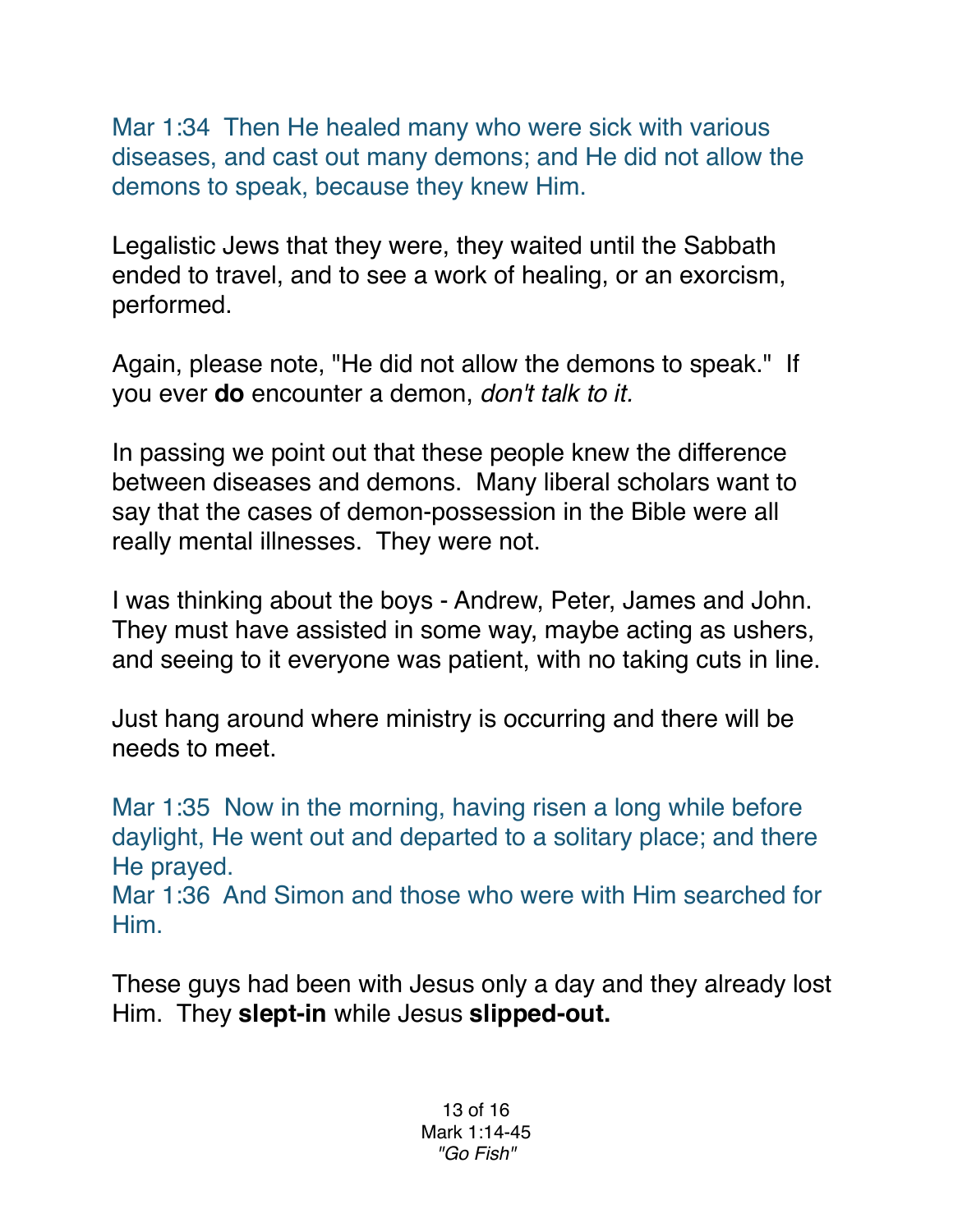Don't you always go fishing early? Jesus was giving the guys another lesson. And it isn't that prayer is important (although it is).

The lesson is that you should rather want to be in fellowship with God than be anywhere else, doing anything else, with anybody else. Even if it means getting up during the early morning, which meant between 3am and 6am.

Mar 1:37 When they found Him, they said to Him, "Everyone is looking for You."

Mar 1:38 But He said to them, "Let us go into the next towns, that I may preach there also, because for this purpose I have come forth."

Mar 1:39 And He was preaching in their synagogues throughout all Galilee, and casting out demons.

Lesson number four (if I'm counting right): Be led by the Spirit and not by the demand of circumstances.

I must say, there *were* an awful lot of demons in the Gospels. Could it be that in the shadow of his defeat in the wilderness, Satan ramped-up his efforts to try to get Jesus off mission?

Mar 1:40 Now a leper came to Him, imploring Him, kneeling down to Him and saying to Him, "If You are willing, You can make me clean."

Mar 1:41 Then Jesus, moved with compassion, stretched out His hand and touched him, and said to him, "I am willing; be cleansed."

Mar 1:42 As soon as He had spoken, immediately the leprosy left him, and he was cleansed.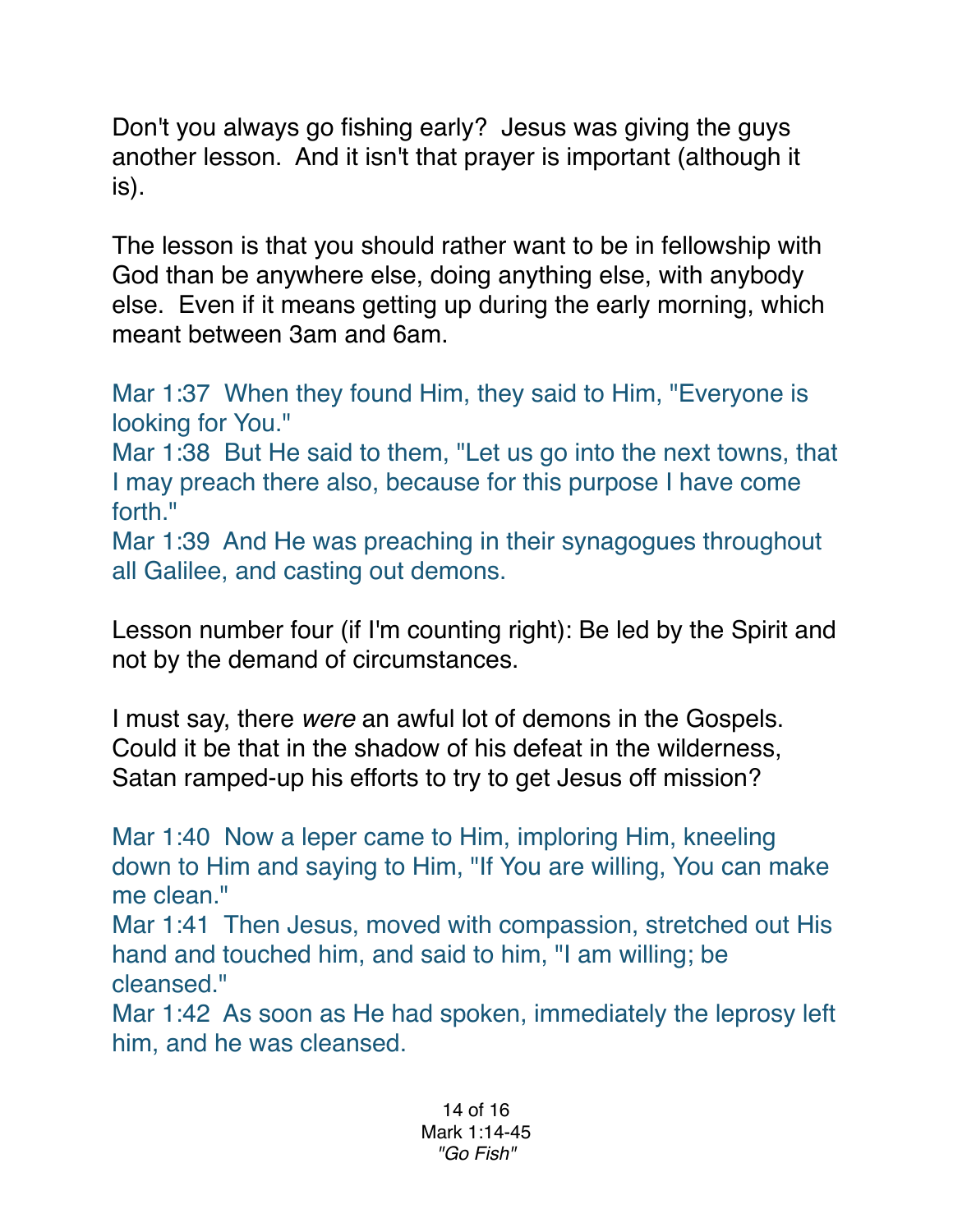Leprosy seems mild, to us, compared to demon-possession, but not so among the religious Jews. This horrible affliction was regarded as distinct from other physical problems. Leprosy had a religious significance as a type of sin, the outward and visible sign of inward spiritual corruption. The leper was considered unclean, the very embodiment of impurity. Someone with a demon might be delivered by exorcism, but with leprosy you were the living dead.

Lesson #5 - Fishing for men requires you have compassion upon the very worst, the very lowest, the most afflicted persons, knowing that the Lord can make them whole.

The Lord's compassion manifested itself in a "touch" - the first human contact this man had experienced in perhaps decades.

Mar 1:43 And He strictly warned him and sent him away at once, Mar 1:44 and said to him, "See that you say nothing to anyone; but go your way, show yourself to the priest, and offer for your cleansing those things which Moses commanded, as a testimony to them."

Just because he was healed, it didn't mean he would be immediately received back into Jews social life.

You know how we joke, saying, "there's an app for that?" The Jews might say, "there's a ritual for that."

I'm glad that when Jesus 'touches' our hearts today, we are made whole, with no need for any ritual to prove we are saved, or complete our salvation.